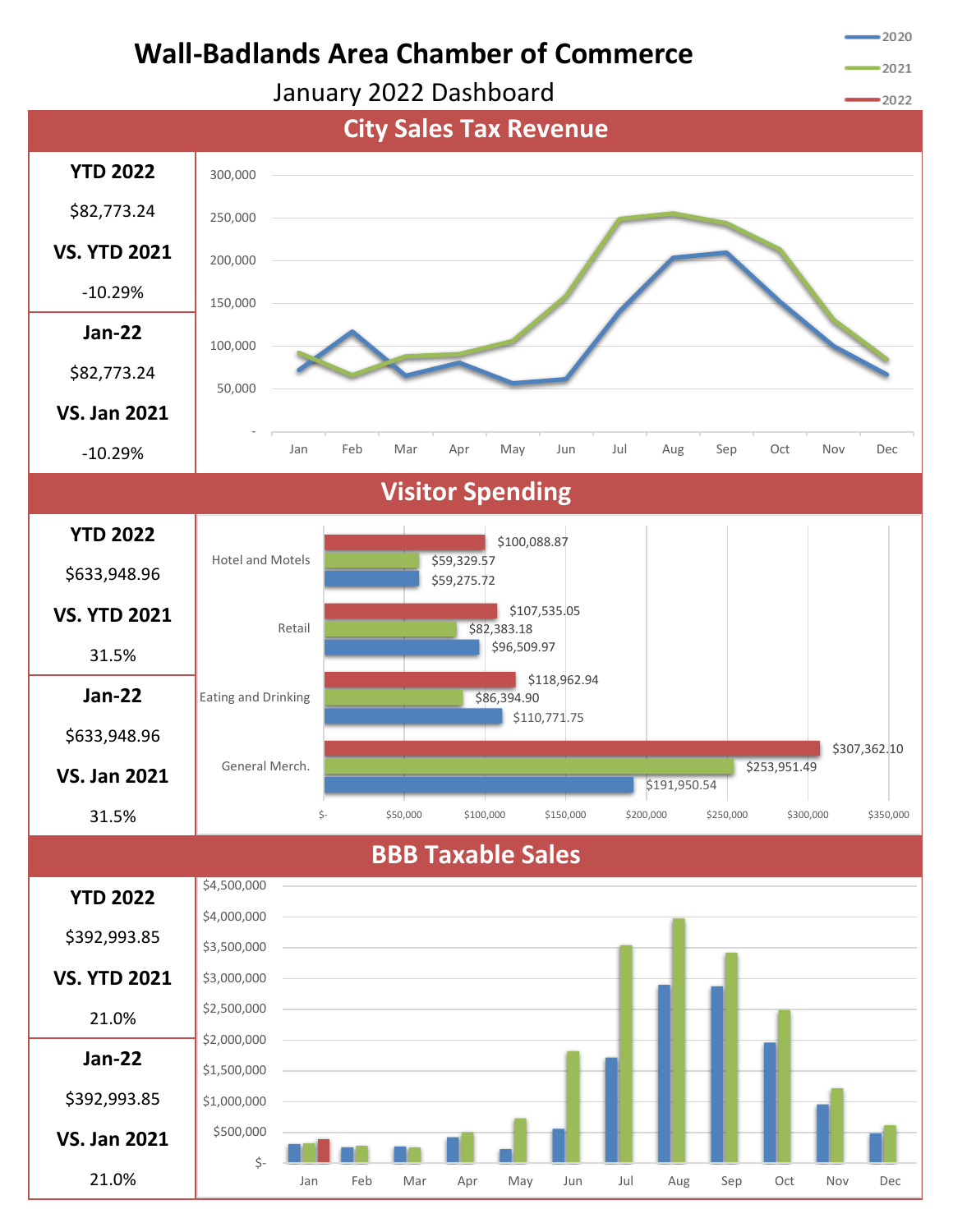

January 2022 Dashboard



-2020

2021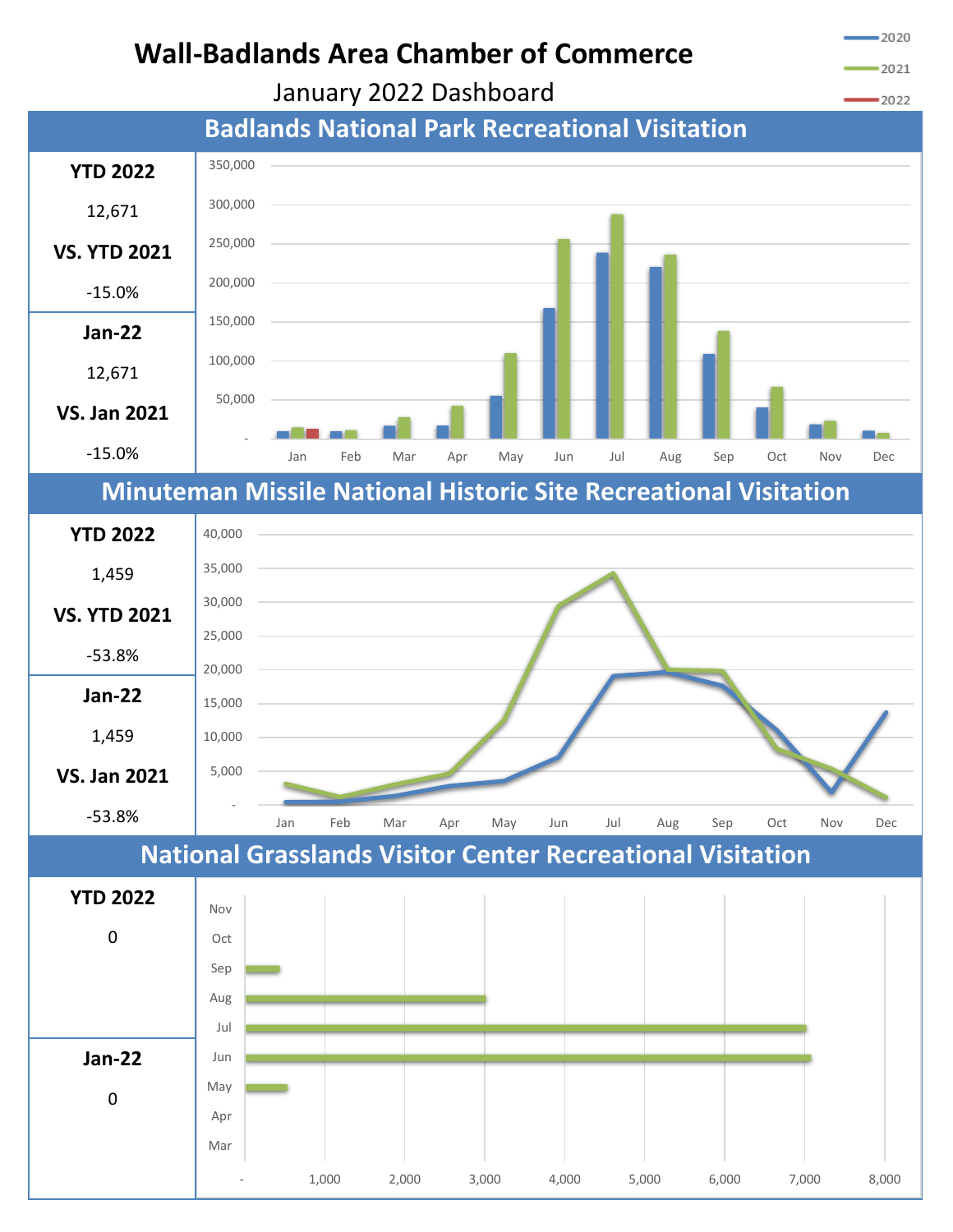

January 2022 Dashboard

2021



Dec

Dec







3.31%

**VS. Jan 2021** 

-2020